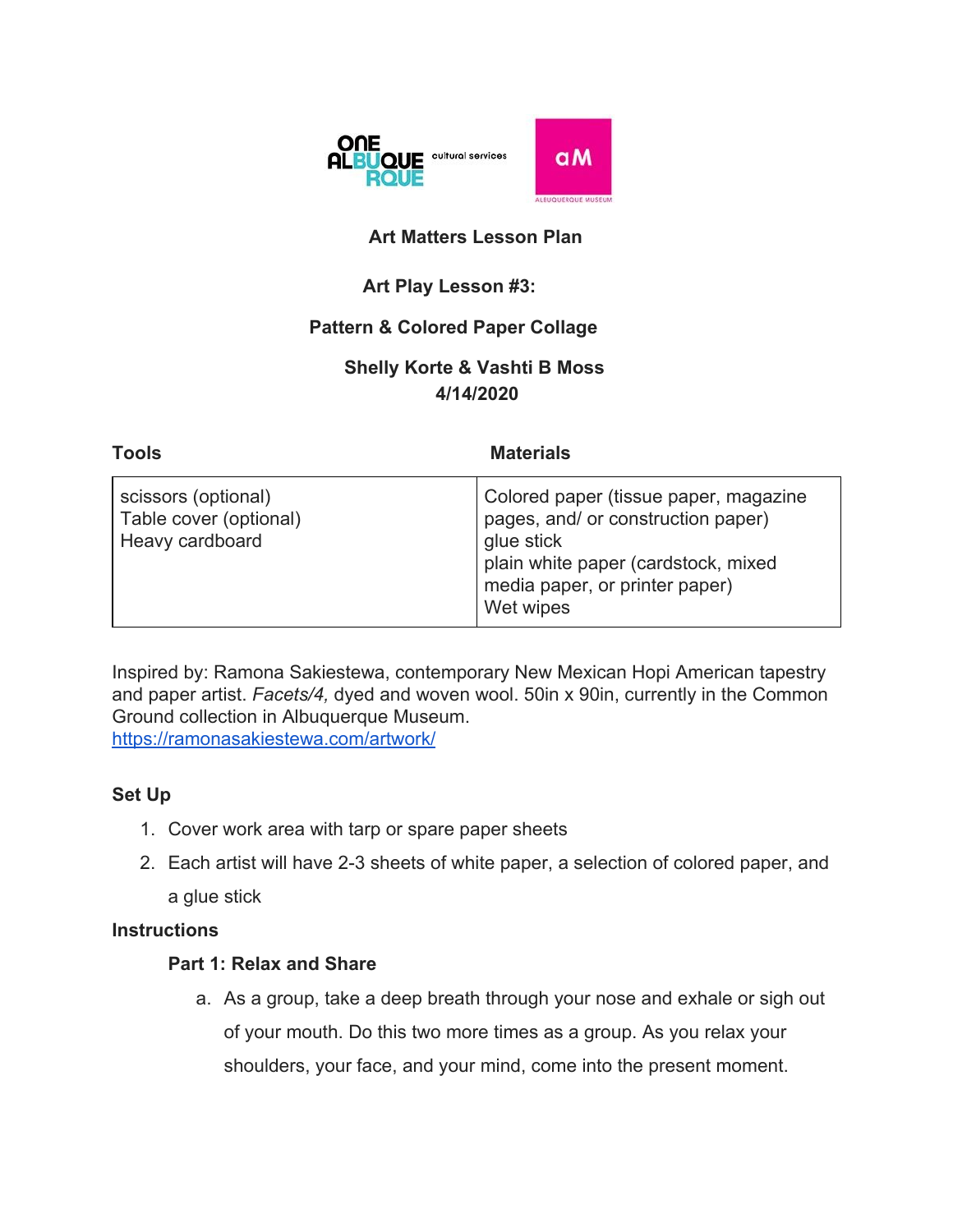b. Check in with how you're feeling and give it a shape and color. If you're in a group, go around and give everyone a chance to say this out loud.

#### **Part 2: Warm-up/Illustrating Words with Shape and Pattern**

- a. Take a deep breath. Relax your shoulders, your arms, your hands. Remember to pause and do this periodically as you work.
- b. Students artists will tear (or cut) paper into shapes. Considering color, the grain/tearability of the paper. Notice how it feels to tear the paper. Notice how it feels to change tear direction and method. You can try tearing paper against a cardboard straight edge.
- c. Make piles of the torn paper.
- d. Lay torn/cut papers out on plain white papers. No gluing, just lay papers out as a word is called out by the instructor. Possible Warm up words: Flat. Hill. Circular. Diamond, Symmetry. Dance. Echo. Migrate. Butterfly. Galaxy.
- e. Share with one another what you made and what you observed in the process. After each piece, remove the loose papers and start again to lay out papers inspired by a word.

### **Part 3: Paper Tapestry Collage: Inspired by Ramona Sakiestewa**

- a. Think back to Part 1 and/or start from a new place of inspiration.
- b. Things to consider: color, pattern, repetition, shape, size/scale, layering, positive and negative space, symmetry and asymmetry.

- Is your design an illustration of a landscape, an emotion, an animal, an idea?

 - Begin tearing up paper shapes and laying them on your piece of white paper. Play around with the design before you glue it down.

- Do you want to create a solid color background? A border?